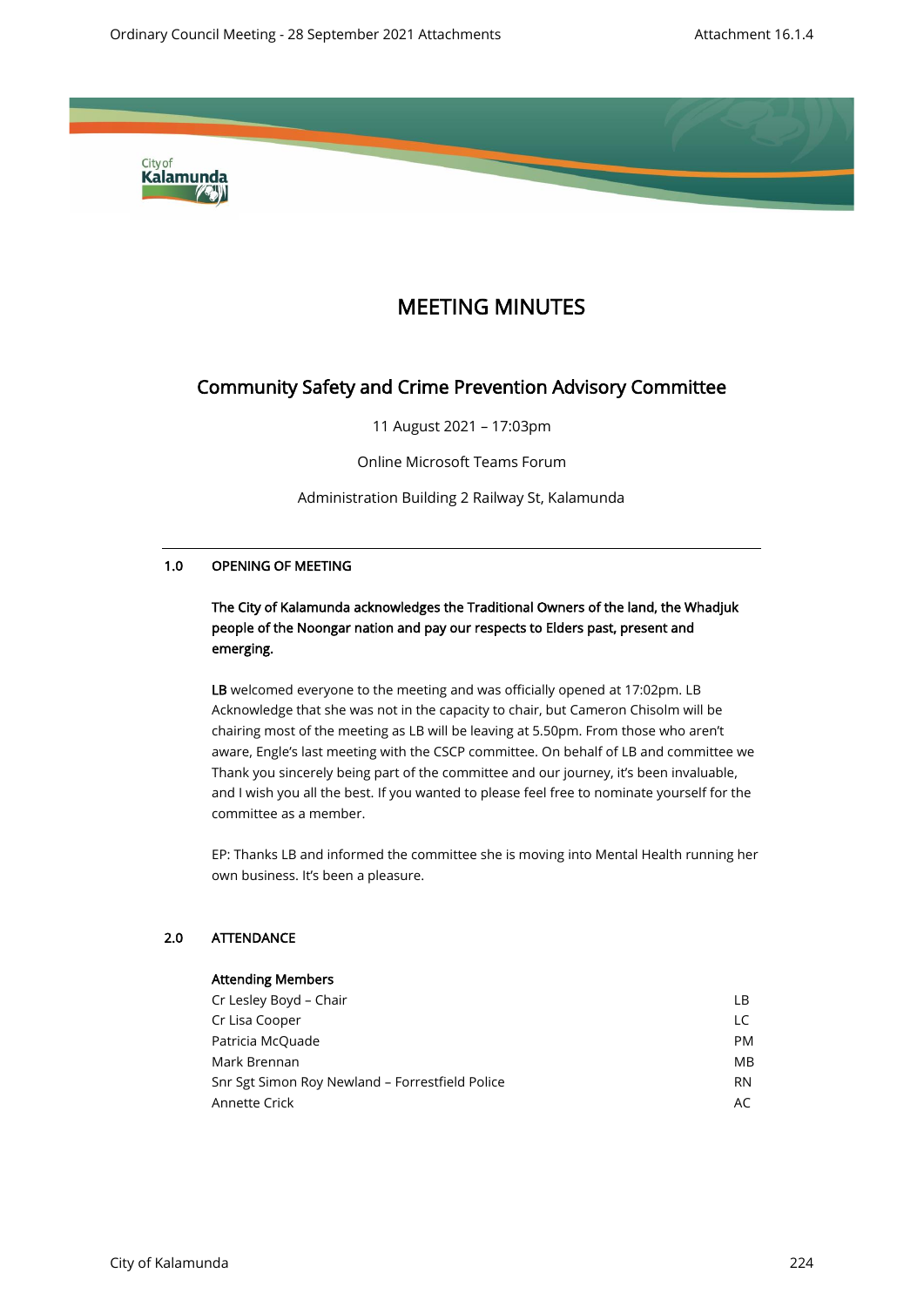

# Attending Staff Douglas Bartlett – Manager of Asset Planning DB Engel Prendergast - Senior Road Safety Consultant, WALGA Annelies Gevers – Community Wellbeing Officer AG Nadine Popelier – Coordinator of Community Development NP Cameron Chisholm – Acting Manager Environmental Health & Community Safety CC Apologies Glynn Cooper GC Cr Janelle Sewell JS **Cr Sue Bilich SB 2018** James Wickens – Manager Environmental Health and Community Safety JW Peter Varelis – Director Development Services PN and the Variation of PV **Cr Cameron Blair** CB Peter O'Connor Policy and the extension of the extension of the extension of the extension of the extension of  $PQ$ Cameron Watts CW Dr Shirlee-Ann Knight- Curtin University SK

#### 3.0 CONFIRMATION OF MINUTES

- First: LB
- Second: MB

#### 4.0 DEPUTATIONS

4.1 No deputations.

#### 5.0 BUSINESS ARISING FROM PREVIOUS MEETING

#### 5.1 Zig Zag Trial Resolution – Cameron Chisolm

CC: We had resolved to write to the police minister and to organise to meet with relevant parties and the police to look at the Zig Zag and to look at the anti-social issues that have been going there. So, we did write to them, and we did have a subsequent meeting which lead to operation eagle. RN would you like to speak about this if not I'm happy to?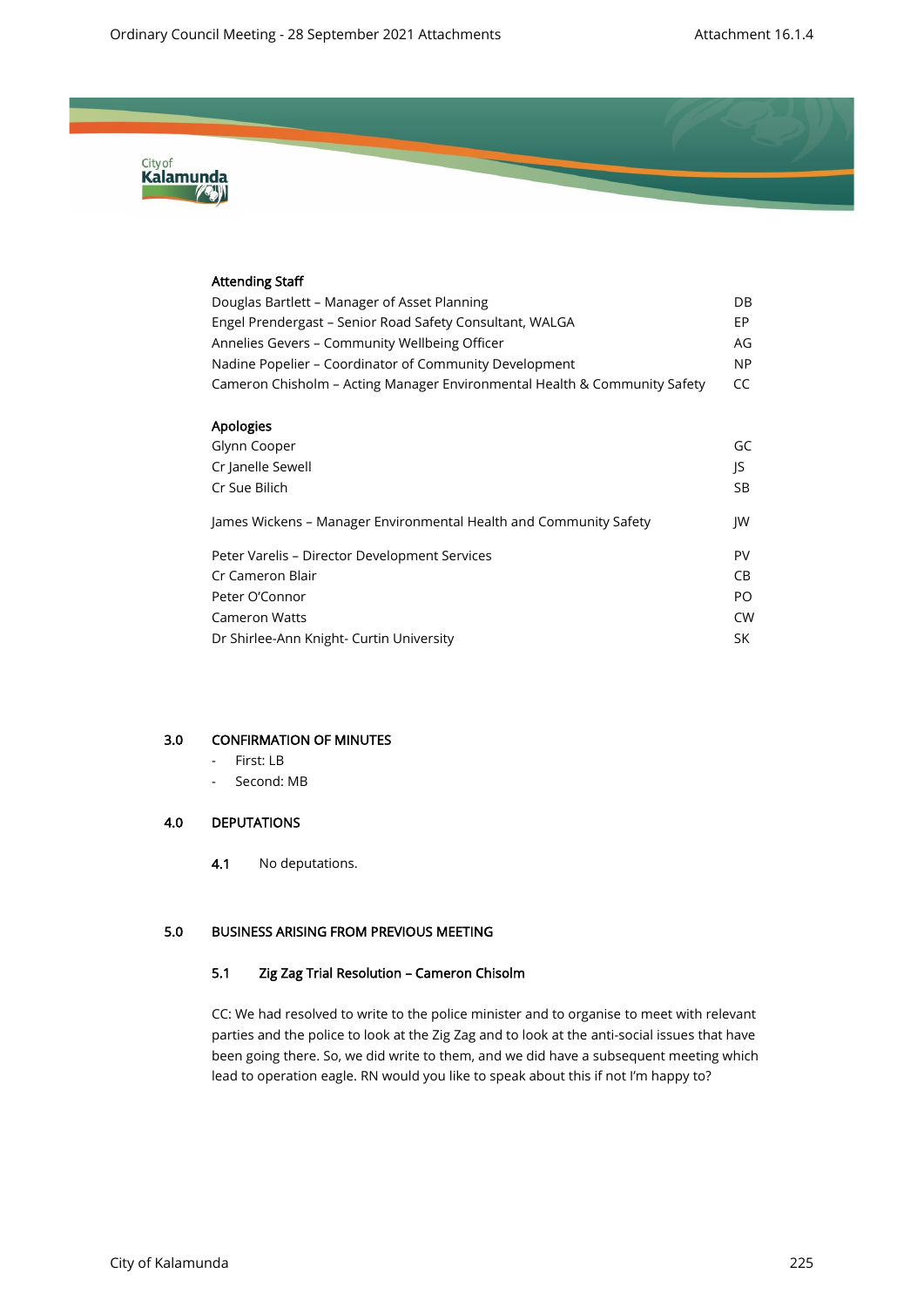

RN: Yes, just quickly there was a request to meet with the superintendent at the Midland District. He handed that back to me to me to act on his behalf. As a result, I wrote a letter back to the CEO however we are yet to meet just because of annual leave periods. This is my first week back and I'm happy to meet to discuss any additional activities for the strategies that we might be able to adopt during this trial period, not just that we have submitted an action plan to the district office called operation eagles. One of the key areas of interest or activity we put up was in relation to the Zig Zag because of that we undertook that action, we did a post operational assessment. That assessment has been provided to Annelies (AG). We have also created CAD job (Computer aided dispatch) against which we will continue to monitor and record all other patrol and activities associated with the Zig Zag just by way of interest. We also did a quick tally up of the Zig Zag patrols that Forrestfield Police Station have done, up until that point there has been 88 patrols. With the new CAD number, we will continue to assign any additional patrols, disturbance, and jobs that we do get against that job numbers, giving us the ability to record what we did moving forward during this trial period which may form basis of any additional review that we might have. Just by way of interest I was talking to the troops. We have noted that on at least 2 occasions where a CAD job has been initiated by a member of the public, pertain to disturbances and anti-social behaviour, and hoon behaviour at the time when police have already attended that time at the Zig Zag. When the job has come through in relation to for example hoon driving at a particular area we were there, and it just turns out there was no hoon driving. So interesting but we will continue to record and attend and patrol.

CC: Thanked Roy, just to clarify for those who aren't aware Operation Eagle was a surveillance operation conducted between the City Rangers and Forrestfield Police doing patrols everyday weren't they Roy?

RN: We did patrol mostly every day during a 2-week period during the period of operation eagle. Obviously, it was subject to any series matter that came in.

CC: So, provided there's no issues from your end sharing those statistics you sent through we'll send them out with the minutes if you're okay with that?

RN: Yes, it's fine.

CC. Any questions with regards to the Zig Zag?

LB: I don't have any questions but thanks for that update. It's pleasing to hear that of that joint operation that's ongoing and the feedback it will be good to read what that report says and see what's going on, so thanks very much for that Roy.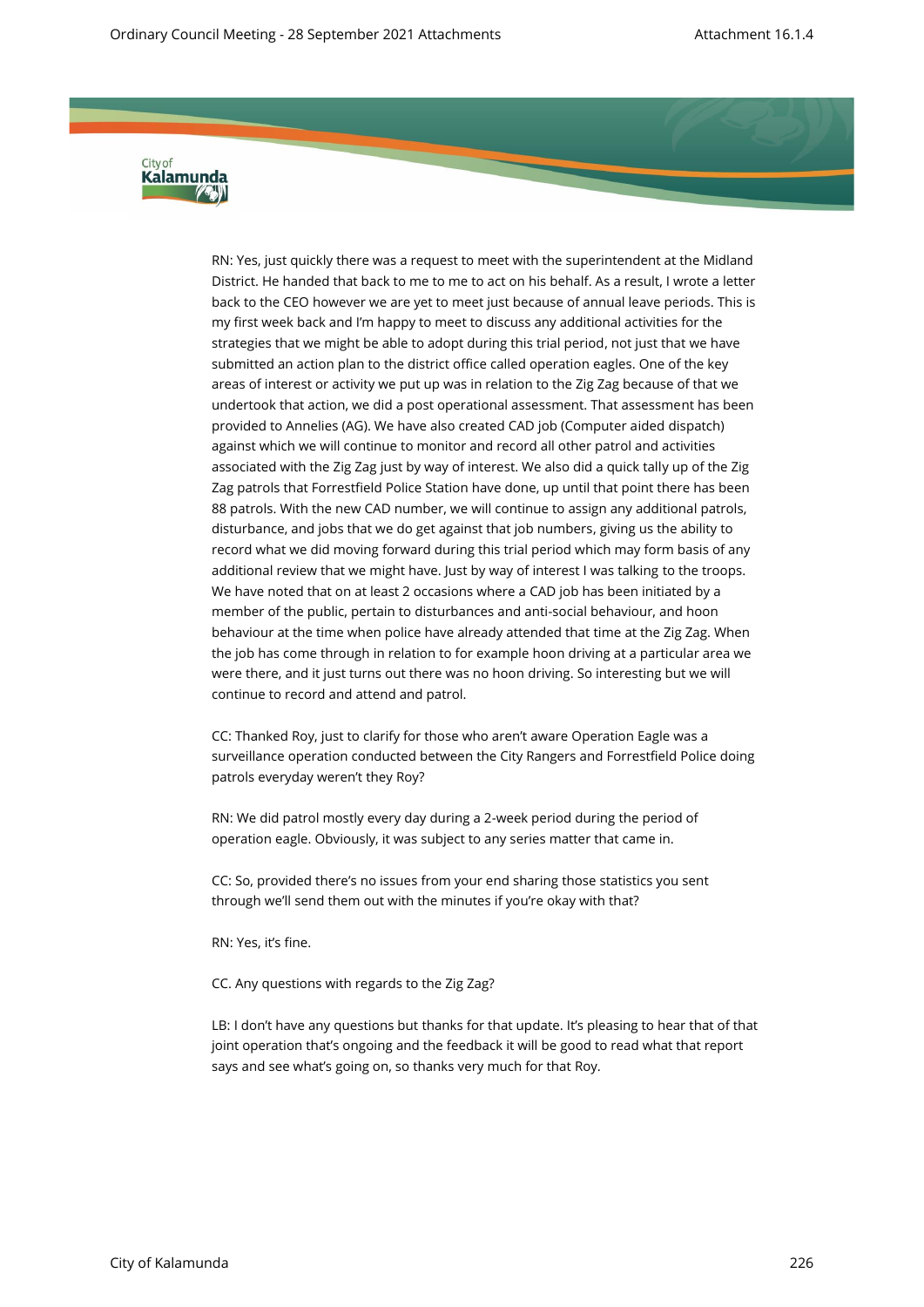

RN: That's fine any time, the post operational assessment is a very quick snapshot of the results i.e., infringements, cautions those type of things. It's a very brief document, it doesn't include the operation itself, it's just the post assessment of the outcomes that were achieved. As I said we'll continue our attendance in that area and work with the City of Kalamunda and the Rangers. And again, just by way of interest, it was prior to operation eagle that we got to also have the ministerial from one of residents that had come through that gave rise to some of the other stats that we are taking.

AC: I'm wondering as far police presence, is the council looking at putting in anything else like speed bumps or anything else that stop hoon behaviour?

CC: DB can you answer?

DB: With the patrol resolution the council report that went up the recommendation was to monitor the status of this temporary closure and we are going to be reporting quarterly back to council on the statistics and other bits and pieces as it goes through with the report due to council in May on what the long-term improvements or changes might be. So, there is nothing specifically intended now.

RN: I'm just wondering, obviously the date closure but also reference too lighting and CCTV and traffic calming devices bearing in mind some of the social issues has been going on since 2012, So this isn't a recent issue.

CC: to clarify with the gates they were opened 11 by the city and opened by a private safety company. We can provide further feedback

AC: Thank you

DB: I just wonder if the committee was advised to the previous council minutes? Perhaps we can recirculate them, that tells a fair bit of the story of what was looked at what the actions are going forward.

CC: Yes, happy to do that if the Committee would like to see that. Any further questions/comments

AC: That would be great if you could, however, are they are on the website I'm happy to go on the website if needed.

CC: They are available on the website, but we could at least point you to the right link instead of you having to search through half the previous council agendas and minutes.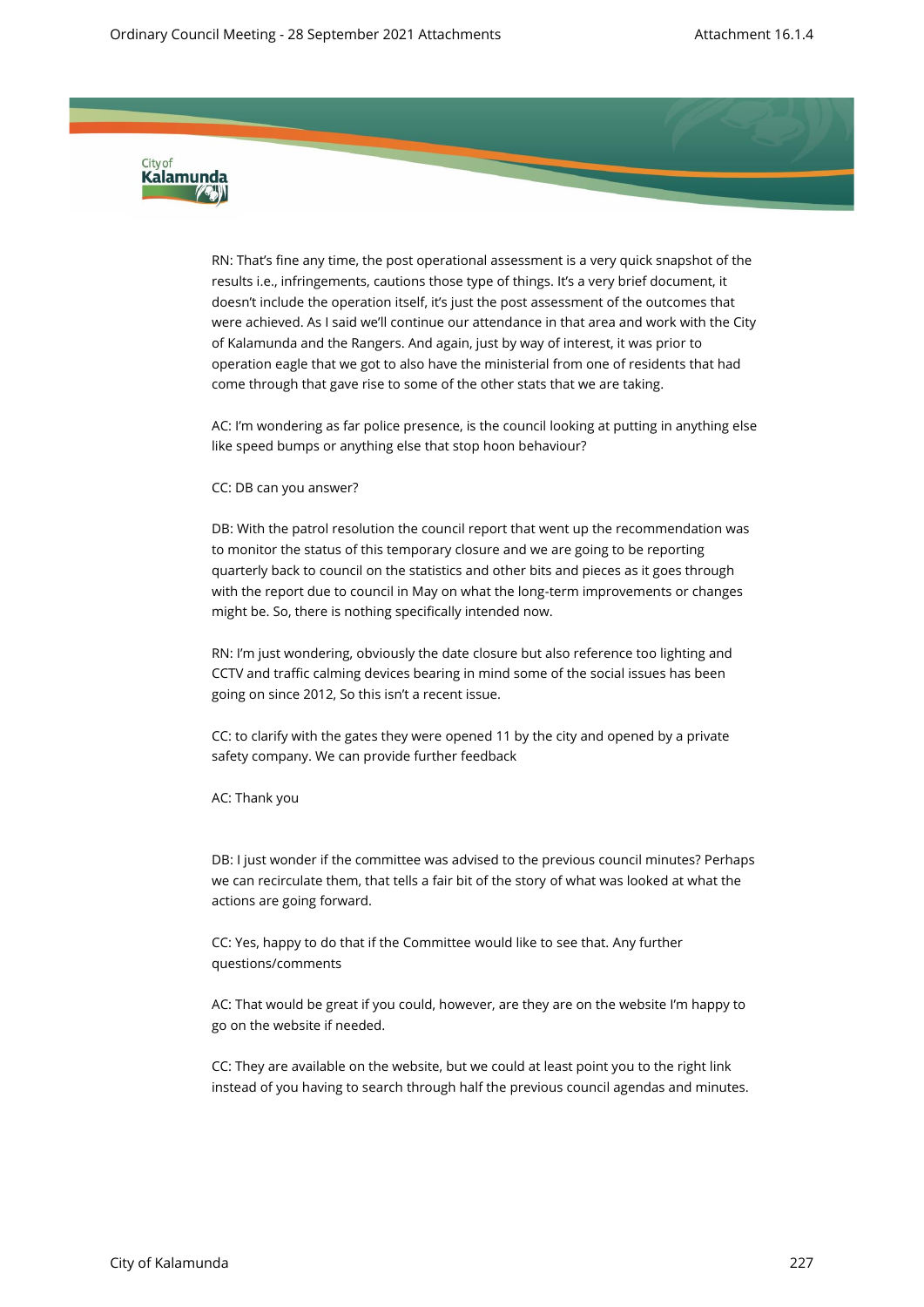

AC: That would awesome, thank you.

CC: Any further questions regarding the Zig Zag?

#### 5.2 Anti-Theft Screws Project – Annelies Gevers

Anti – Theft Screw Project has been postponed until the warmer months of the year. However, will be happy to inform the Committee when the next date will be so that committee members are able to attend and help.

LC: Lisa and Glynn are happy to be involved at the event.

LB: AG just a question on that, was that one subject to a funding application?

AG: It was a partnership opportunity between WA Police and Bunnings. Bunnings supplied us with the screws. An opportunity to promote what we do in community safety and crime prevention at the City of Kalamunda.

LB: Okay. Just wondering if it had to be delivered by a certain time frame for reporting purposes.

RN: Just a quick comment Annie, the partnership between Bunnings and WA police the provision of been given the Anti-Theft Screws, it's usually takes place at Bunnings. So obviously that's part of their interest to get people there.

AG: Thanks Roy, we'll give it a go at Bunnings in Kalamunda but obviously parking and logistics are a little bit more difficult obviously wanting to keep it quite safe, noting that on a weekend you will have a lot of people coming in and out of the carpark. We'll keep Bunnings involved as much as possible so if we don't have it on their turf, we'll have some community engagement personal from bunnings to being involved on the day.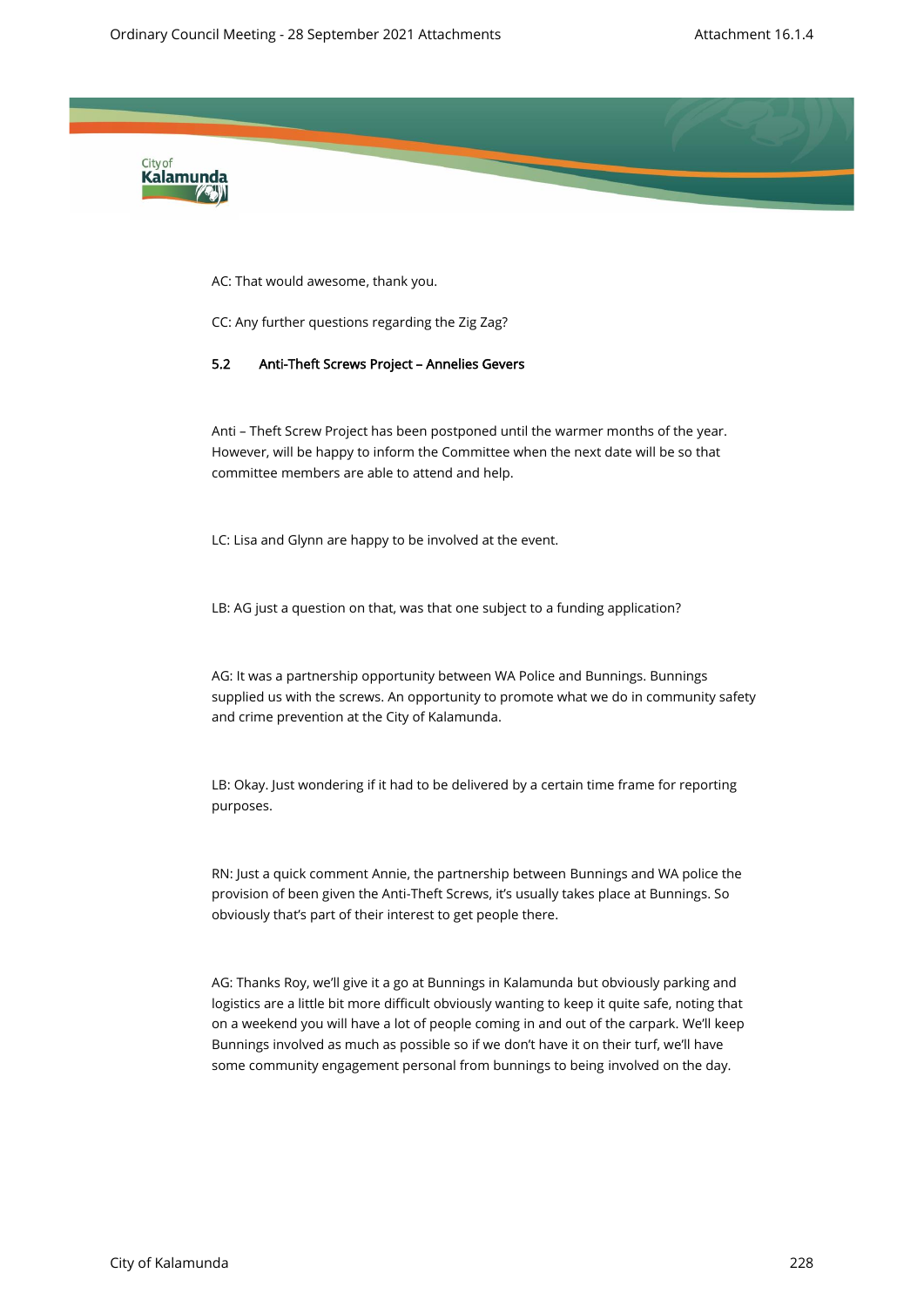

#### 6.0 DISCLOSURE OF INTERESTS

Nil

#### 7.0 CORRESPONDENCE - in/out

Nil

#### 8.0 ITEMS FOR COMMITTEE CONSIDERATION

#### 8.1 Community Safety and Crime Prevention Plan Report on actions

AG: Provided an overview CSCP strategy update as well reported crime statistics for the City of Kalamunda.

NP: Provided an update on Community Development Services in the Youth department.

#### Student Leadership Program:

The City of Kalamunda is partnering with the Constable Care Child Safety Foundation to host a Rapid Response Theatre workshop with young leaders from each school in the area. This session will help foster cross-school communication, collaboration and informed discussion while also developing confidence and leadership skills in individuals. This event will not only highlight key social issues but provide young people with an opportunity to discuss their reasonings as to why they believe these issues are important and how they apply to the City of Kalamunda. The young leaders will have an opportunity to consider discussion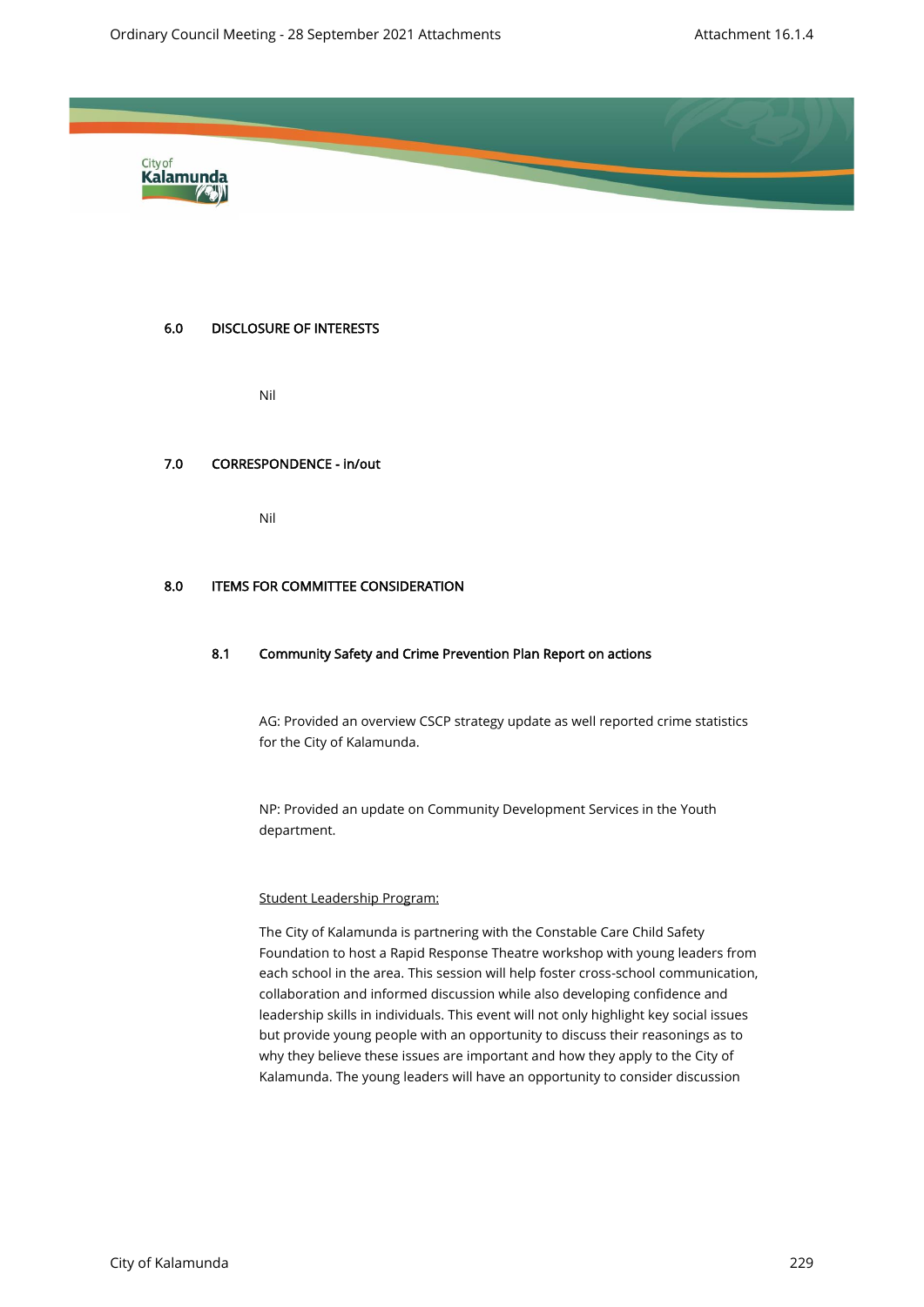

points, offer solutions and receive feedback from the mayor/councilors about these issues

#### The day consisted of:

- Leadership skills and team building discussing the Importance of being a leader
- Brainstorming community Concerns/ opportunities
- Rapid Response Session- guided theatrical performance by Constable Care
- Community Concerns/Opportunities
- **•** Speech & Presentation Skills
- **•** Speech writing and rehearsal
- Mayor/Councilor Introductions
- Presentation to Councilors
- **Councilor Feedback and Discussion**
- **Closing Notes**

#### Youth plan update

City is due to develop the upcoming Youth Plan. It is a 15-month process including consultation, creation, and development. The team have just started Stage 1 of the consultation- to prepare the tools/ consultation methods Trying to find out as much information as possible about our community Plan will be developed in house so staffing resources will be limited during this period.

LC: Regarding your self-defence workshop what were the ages that attended?

AG: It was a mix of age groups. I didn't make the age range specific as I wanted to see what ages would attend. Both locations where the workshops were delivered attracted a mix of ages.

LC: Would you do anymore of that type of thing?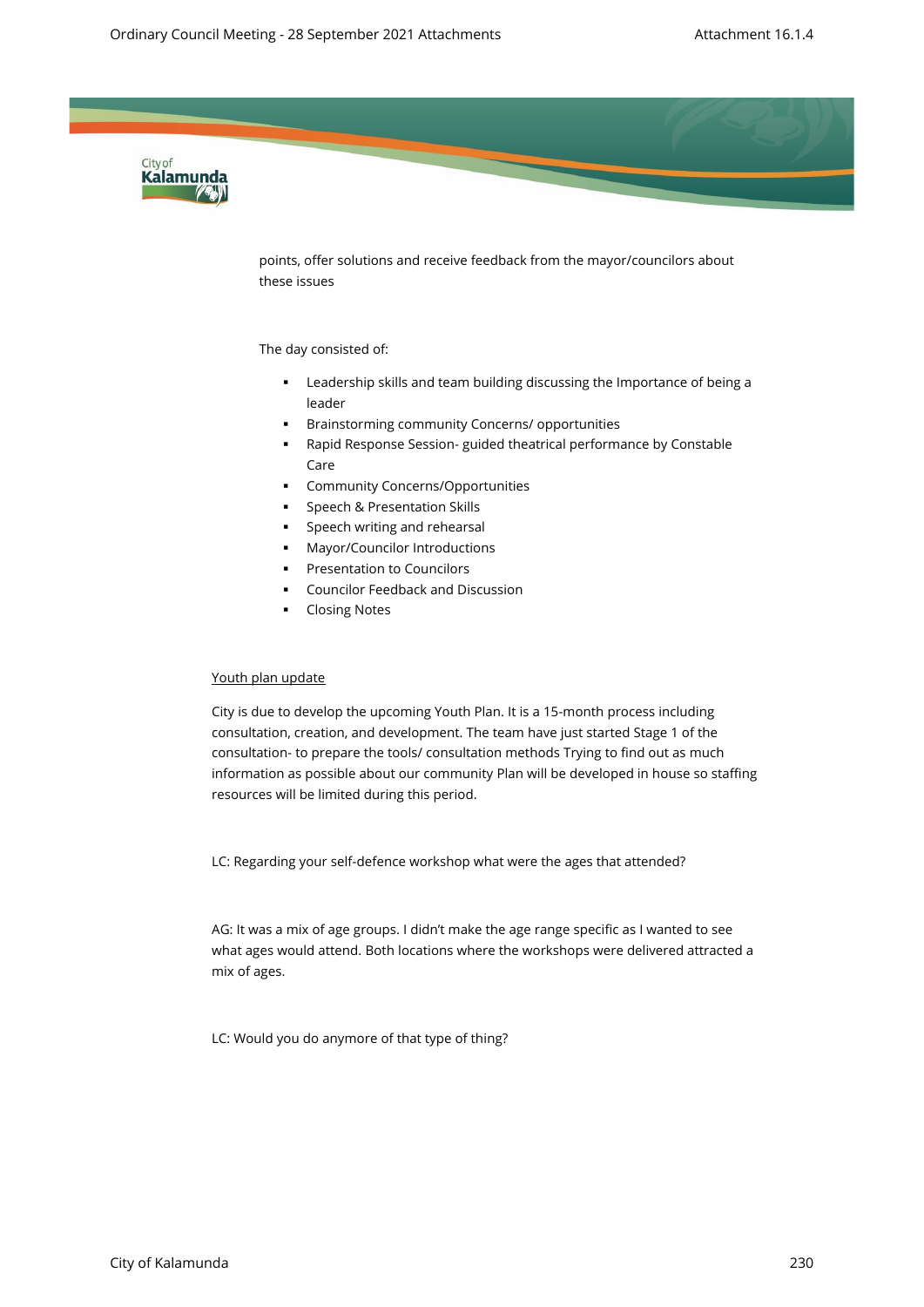

AG: Yes definitely, I'm hoping to do this annually and work with community development with some senior's self-defence workshops with the suburb of Kalamunda. I think it has a space within our community.

LC: Yes, that's fantastic, thank you.

MB: Whoever did all that work on the Youth stuff, well done and good job.

LB: I just have a question, but good work around all the projects. Just a query around funding sources or grants, obviously everyone that's been on the journey since we have had this committee up and running and even the new committee, with the focus on youth that we've had. The smaller projects we've been trying to steer towards, and we know we have potential opportunities at Forrestfield Primary School, with some of the places they have available and said we can utilise. I'm just wondering if we are aware of any potential funding or grant opportunities that may be in the wings or down the track that maybe we could investigate.

NP: Roy did you want to touch base regarding conversations with the Crime Prevention Grant?

RN: The Police do two grants, ones in relation to \$25,000 and the other is a lot more than that. I've also done 4 letters of support in relation to 4 organisations for grant funding which relate to the same grant source. There is some work we have been down with Swan Districts Football Club regarding a Youth the Centre, subject to grant funding which Police have provide a support letter. It regards to individual grants I'm not quite sure, but I can say there are several not for profits active in this space that have either been working solo or in conjunction with Annelies and Swan Districts Football Club. But I will have to come back to you on that.

NP: I agree, but just to let know we have also quite a few calls regarding letters of support for youth programs for the Crime Prevention Grant. It's quite a long time till we know they are successful or not.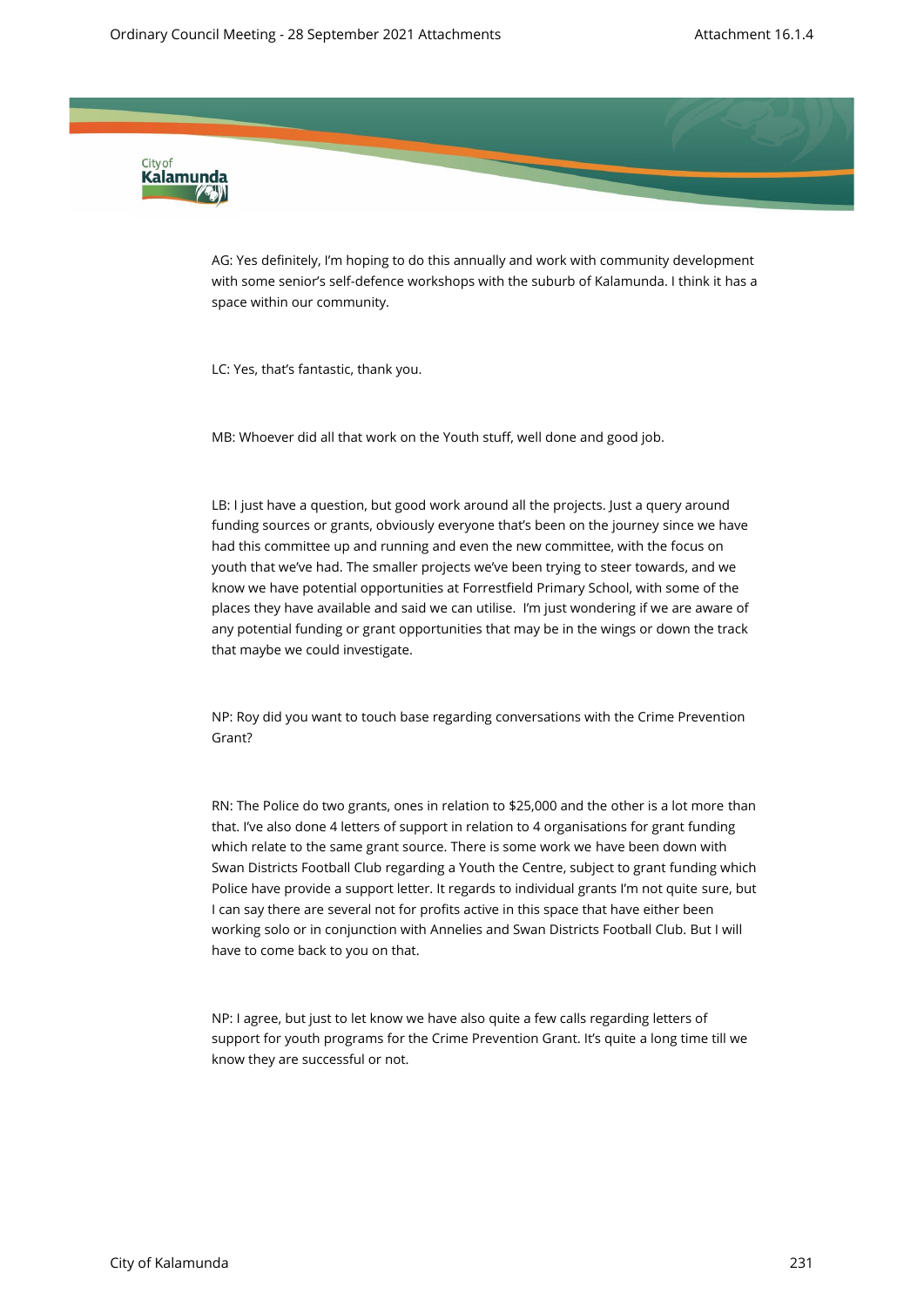

LB: Is there any youth driven activities? I think from the committee's perspective we were going to try and have one of those annually. Are we at the position to maybe have that back on our radar?

NP: From memory the youth weren't interested in doing anything crime prevention driven, we were going to look at more activities that had a safety aspect to them. When we are planning, we've included in our plan to see if our consultation to see if crime is a concern for youth.

LB: It wasn't to be crime prevention driven it was just an activity that was going to be run. If we run something to keep kids off the street, like midnight basketball. It didn't have to be a crime forum it was something that we were getting kids involved in per se. Didn't have to have a crime process.

AG: About 10 years Kalamunda Highschool did a wood working project for kids at their school. I'm looking at replicating that are Darling Range Sports College. I've been working with Greg form the Joy of Wood who ran the program in Kalamunda. He is happy to come on board again and be a part of that, looking at grant funding for that project. If this model works, it's something we can replicate at other schools that's why I was interested in running the program. Both Shane and Roy have been involved in that project too.

NP: We've also upped our skate clinics too, which is a good forum for youth, to come to local play space. We didn't have them last year due to budget restrictions and COVID. So, they have been approved back into our budget so we can have them up and running once the weather fines up.

CC: Any other questions regarding the report on the plan so far?

RN: Just one quick comment, I seem to recall a conversation that we had a presentation of a letter.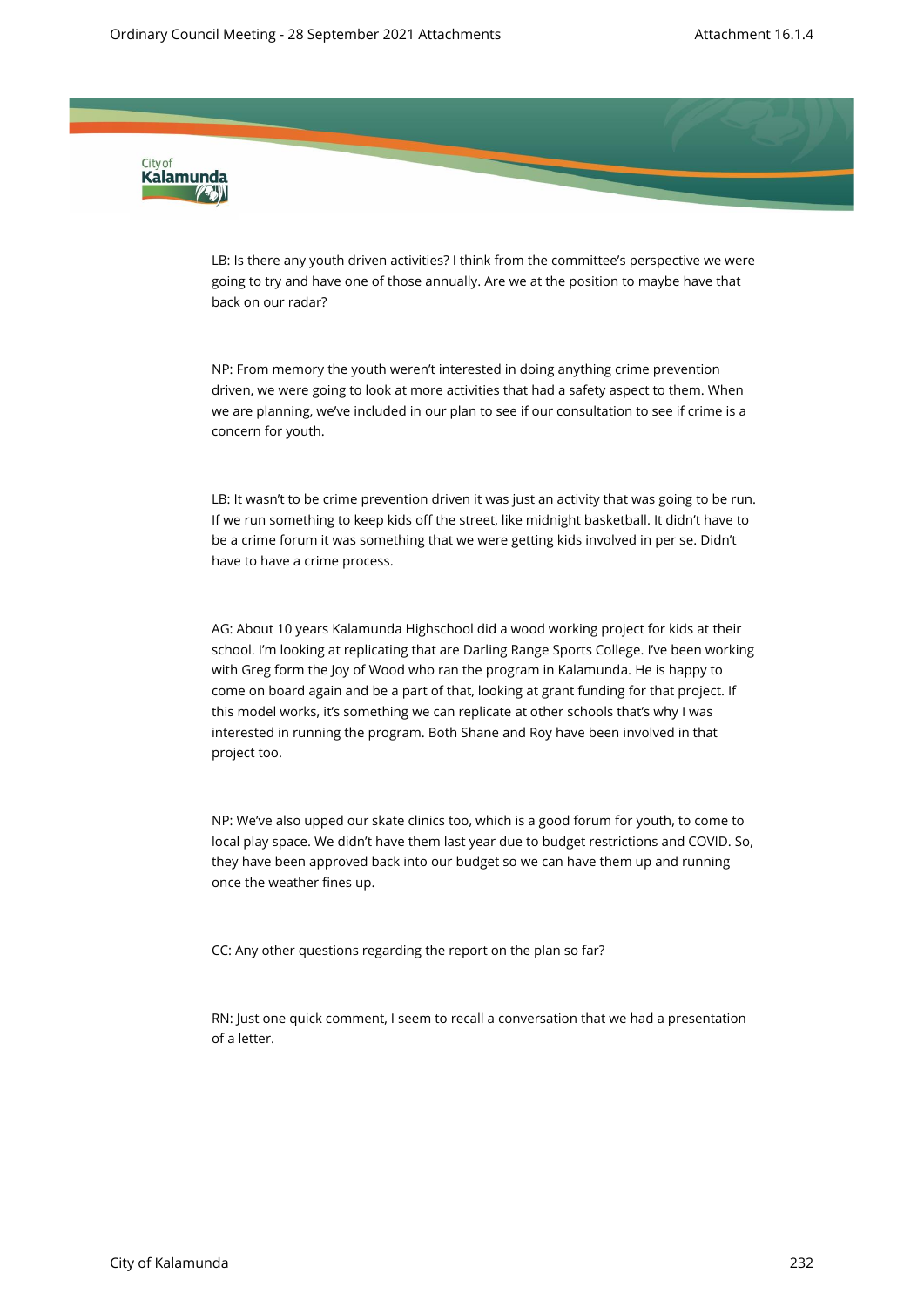

NP: That's fine I did it on behalf of the City. We looked at asking bringing it forth to the Committee to support the Forrestfield Youth Initiative Swans Program. I felt that it will benefit youth in the community.

#### 8.2 Update on Zig Zag Closure - Douglas Bartlett

DB: No major news from our side there is only one final Painting bit to do on the road in terms of the no parking, but otherwise everything seems to be running smoothly.

#### 8.3 Update on Safer Communities Grant Proposal

 AG: The project is aimed at protecting communities from anti-social behaviour and crime associated with racial and religious intolerance.

The scope is to purchase two purpose-built CCTV trailers that can be placed in specific locations at the request of the community, local businesses, or police.

The project supports the objectives and strategies with the City of Kalamunda Strategic Community Plan by providing a safe and healthy environment for communities to enjoy and encourages and promotes active participation in social and cultural events. The project supports the City's CCTV Strategy and Community Safety & Crime Prevention Plan.

The trailers will be able to set up in response to community requests, local business, schools, places of worship and at the request of local police. They will be able to be set up at community events to provide a perception of safety. Also, they can be used to trial CCTV in locations to determine ongoing investment in permanent CCTV infrastructure.

Grant Application Date Due: 19th August 2021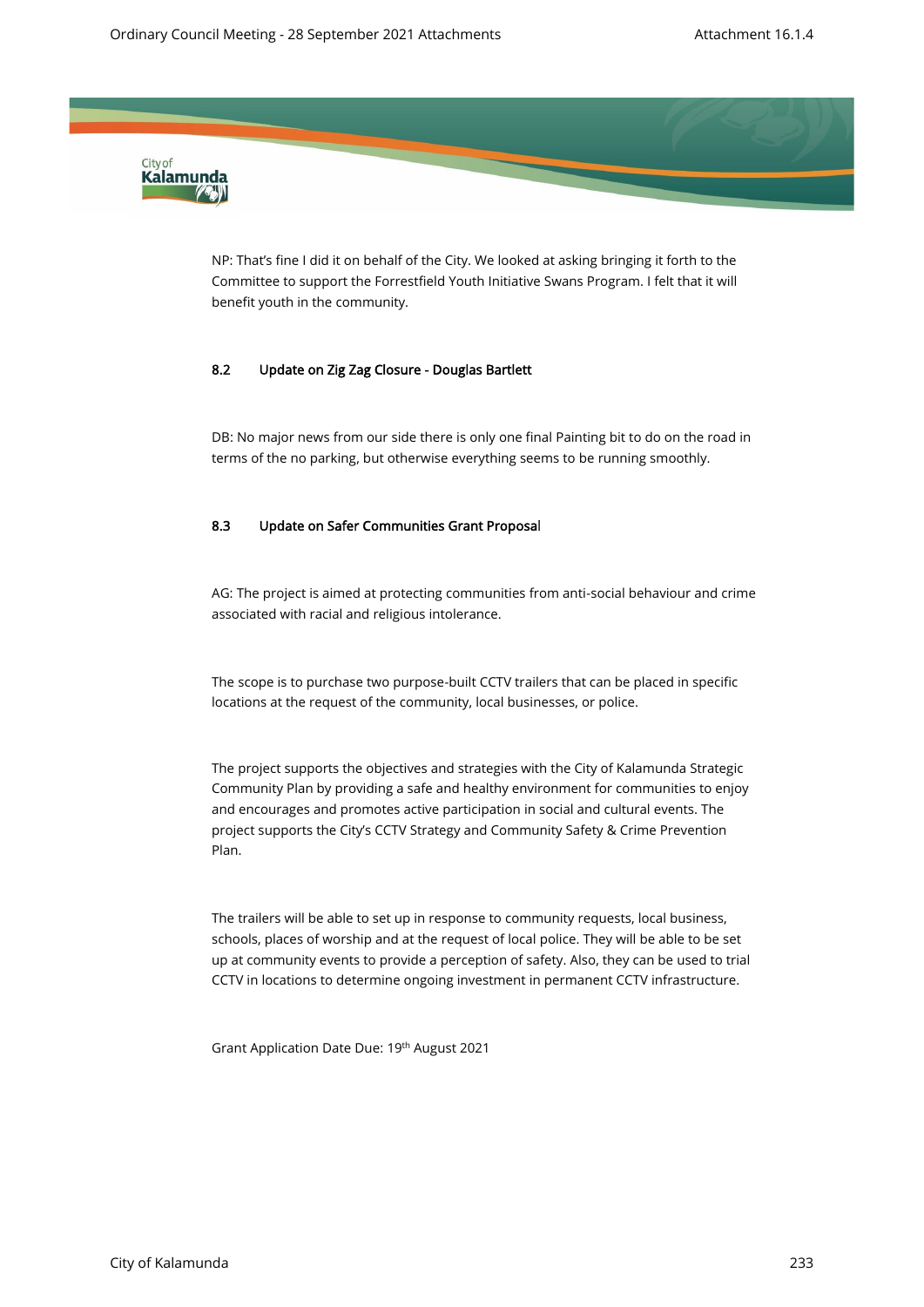

LB: LB requested to leave meeting to attend her next meeting.

LC: Can we go back to what we were just discussing regarding the CCTV trailers, do you mind giving me a bit more detail. As I haven't heard of this before as I generally don't come onto the meetings. Can you please give me more detail about these trailers?

CC: Yes, the idea with these trailers rather than having a permanent site, that we have the mounted on the back of a trailer. Like variable messaging boards. So, they can be moved around so if there are reports of crime or anti-social behaviour or anything things that they can be moved around to target whatever we are looking for address at that time, so we'll be collaborating with Shane and Roy down at Forrestfield Police as well as our residents and Rangers team.

LC: Thank you.

RN: Just a quick question do they have ANPR Capabilities?

AG: I'm not too sure I will have to review the application.

CC: We'll review the technical specs and get back to you.

RN: It'll be good if they did.

#### 8.4 WALGA Road wise update – Engel Prendergast

A couple things I wanted to highlight is vehicle safety features, when you're doing the Anti-Theft Screws Project maybe putting some information about safer vehicles when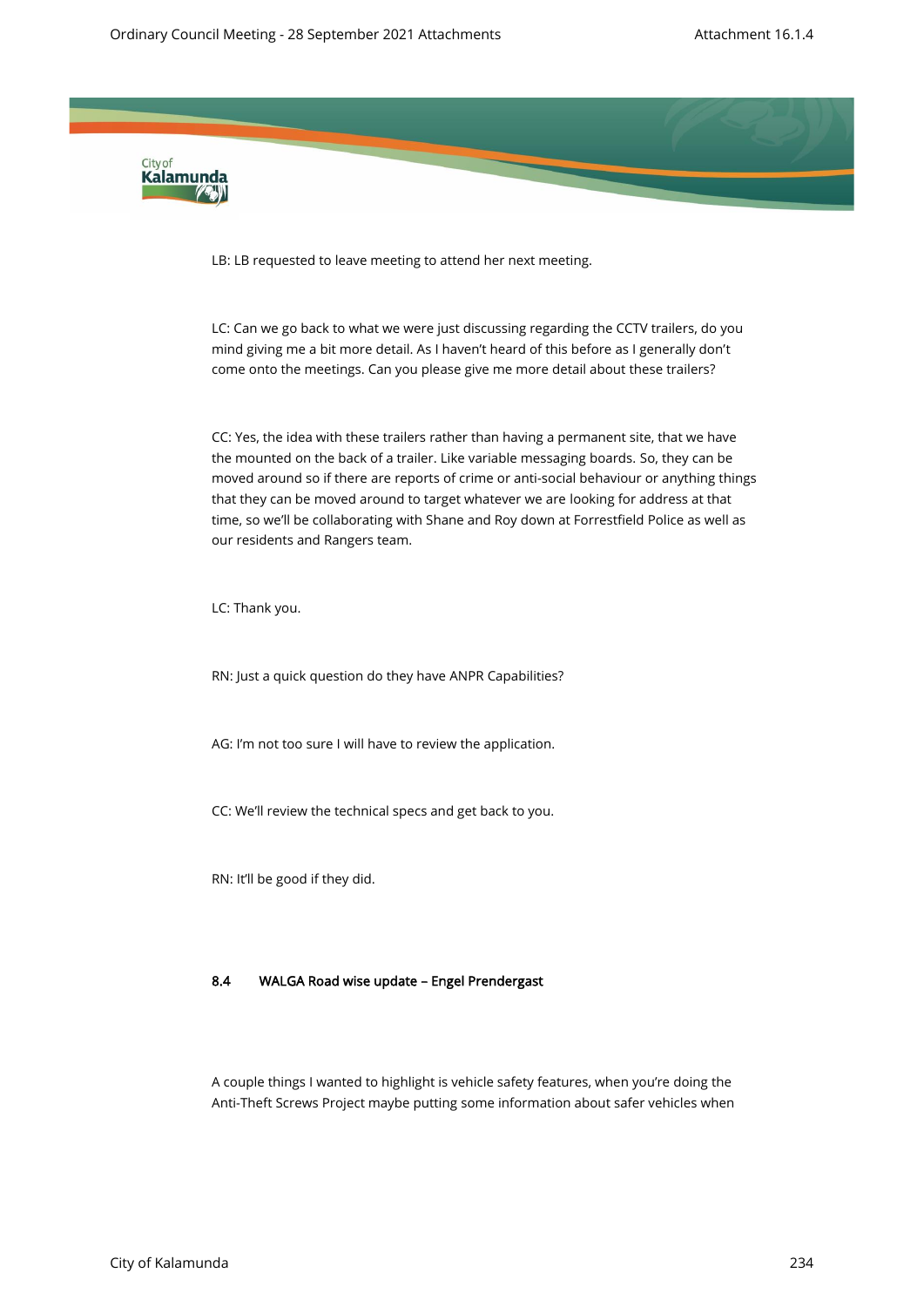

people are already talking about and get the information out there. As it's something that will protect people well. We are heading into a slower stage with vehicle/fleet stage turnover by the fact there is no new vehicles around. You can't buy new vehicles and people are holding onto their vehicles for longer which means from a vehicle safety perspective we are slowing that down a bit as people we'll be keeping their older cars with lower safety features. Most fleets are keeping their cars for an extra year. Supporting people when buying a new car to look at the safety features.

The other thing I wanted to highlight from a community safety and community development point of view we've done a fact sheet on high occupancy vehicles, did some surveying of local governments as they are over presented in crashes. There's lots of people involved and they tend to be older vehicles. So, we did some research on that and put out a fact sheet that looks at some of the mitigating factors that can reduce some of the risk factors.

When you were talking about grants the road safety commission has opened the grants again. The local road safety grants through the state government. If you wanted to do some road safety projects with youth. The events grants close this month, but the project grants don't close till September. I believe you can receive up to \$20,000 so it might be something the Committee want to investigate.

And apart from that thank you very much for having me on this committee I've really enjoyed it. I especially enjoyed it when we got to drive up to Kalamunda because I love Kalamunda. Hopefully I see you around I have not left the world and I'm not retiring. But hopefully see you around and thank you for having me on board, it's been a real delight.

CH: Thanks Engel, with regards to the safer vehicle stuff, if there's any resources you would like us to distribute or otherwise use like the Anti-Theft Screw project, please send them through.

EP: Okay I will

CC: Thanks again for your contributions to the committee it was always great having you chime in with the road safety updates. We really appreciate it.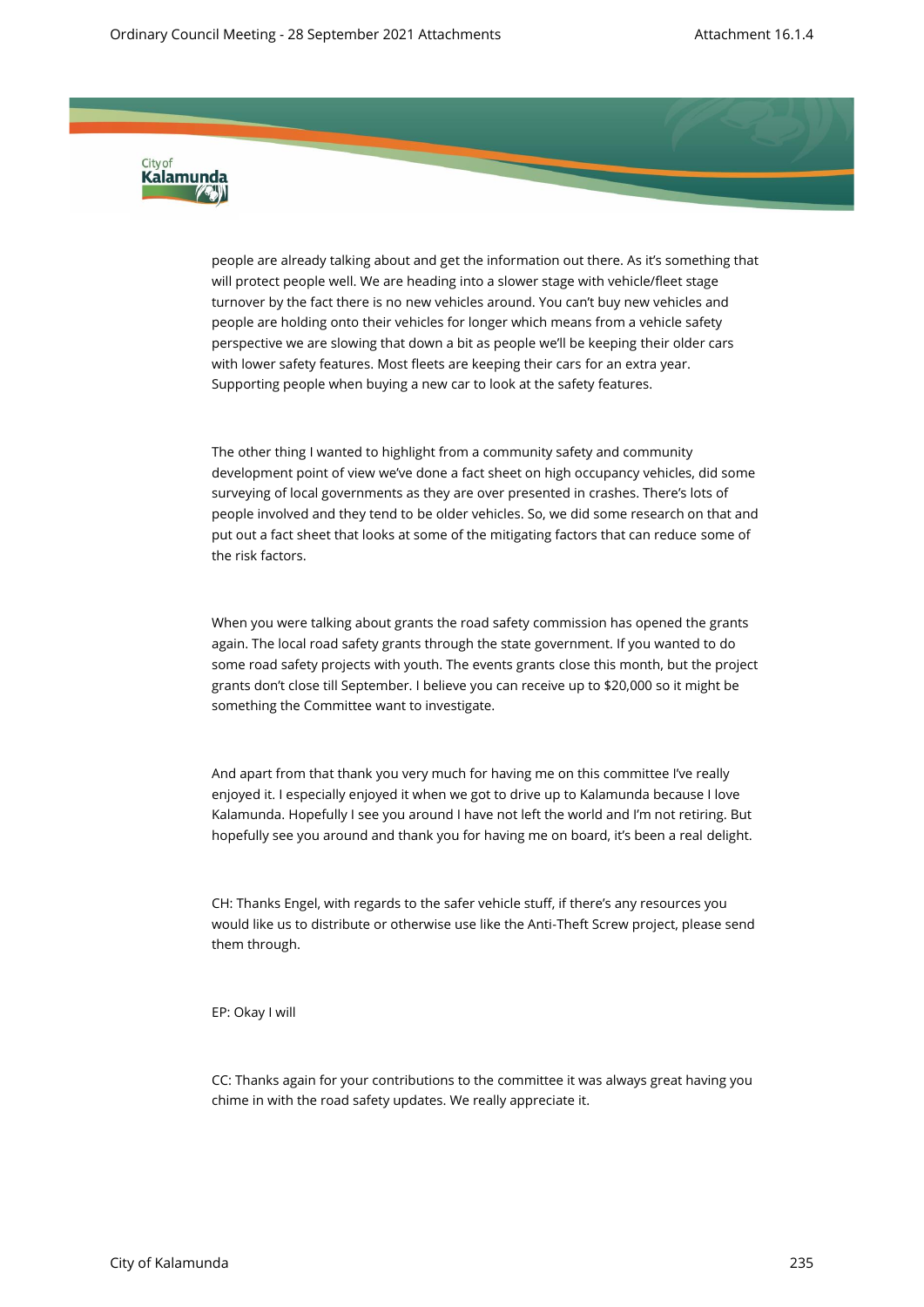

EP: I will say the recruiting is just finishing now, so there will be someone else that will look after Kalamunda but I'm not sure who it is at this stage. But I will make sure someone lets you know, but if you need anything just email Road Wise at WALGA.

RN: Road Wise update to be sent to committee with minutes.

CC: Yes, we'll send the update with the minutes.

#### 9.0 URGENT BUSINESS WITH THE APPROVAL OF THE PRESIDING MEMBER

DB: We now have bumper stickers to support road safety that are available at reception at the City Administration building. So, if you would like a bumper sticker on your vehicle to support road safety and take your time and road safety awareness program please come and get one.

CC: Any other furth urgent business?

PM: \*Audio unable to hear due to technical difficulties\*

CC: Established that PM was cutting in and out of the audio but confirmed what PM was trying to discuss was; Storm water drains are filling up and spilling them out to the road? Is that correct?

#### PB: Yes

DB: If there any areas you notice this is happening frequently, please let us know as we have had heavy rains which causes overflow onto the road, but it shouldn't be as we haven't had enough rainfall to have water overflowing on the road which means we have to make fix or a repair. Just pass these locations back through to me and I will action them through to my team.

CC: Thanks DB, does this answer your question PM?